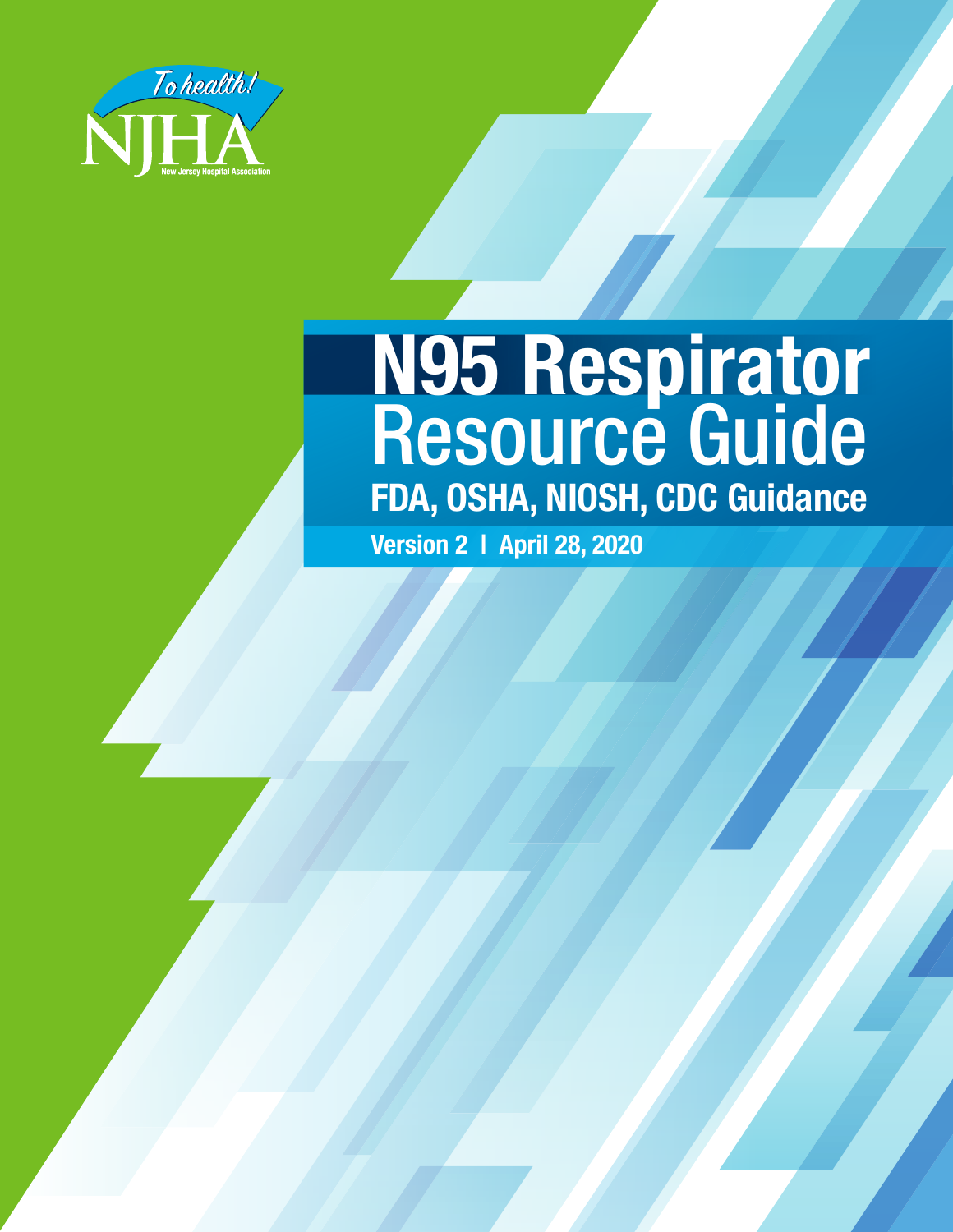# **This guide contains resources for healthcare providers as they continue to respond to COVID-19 .**

**For additional non-clinical resources, visit the New Jersey Hospital Association's COVID-19 website http://www.njha.com/coronavirus**

This document is intended to summarize the important updates, requirements, and guidelines around use of N95 respirators as of April 28, 2020. This includes:

- FDA: EMERGENCY USE AUTHORIZATIONS
- **OSHA REGULATIONS AND GUIDANCE**
- NIOSH MASK SELECTION RESOURCES
- CDC GUIDANCE
- OTHER RESOURCES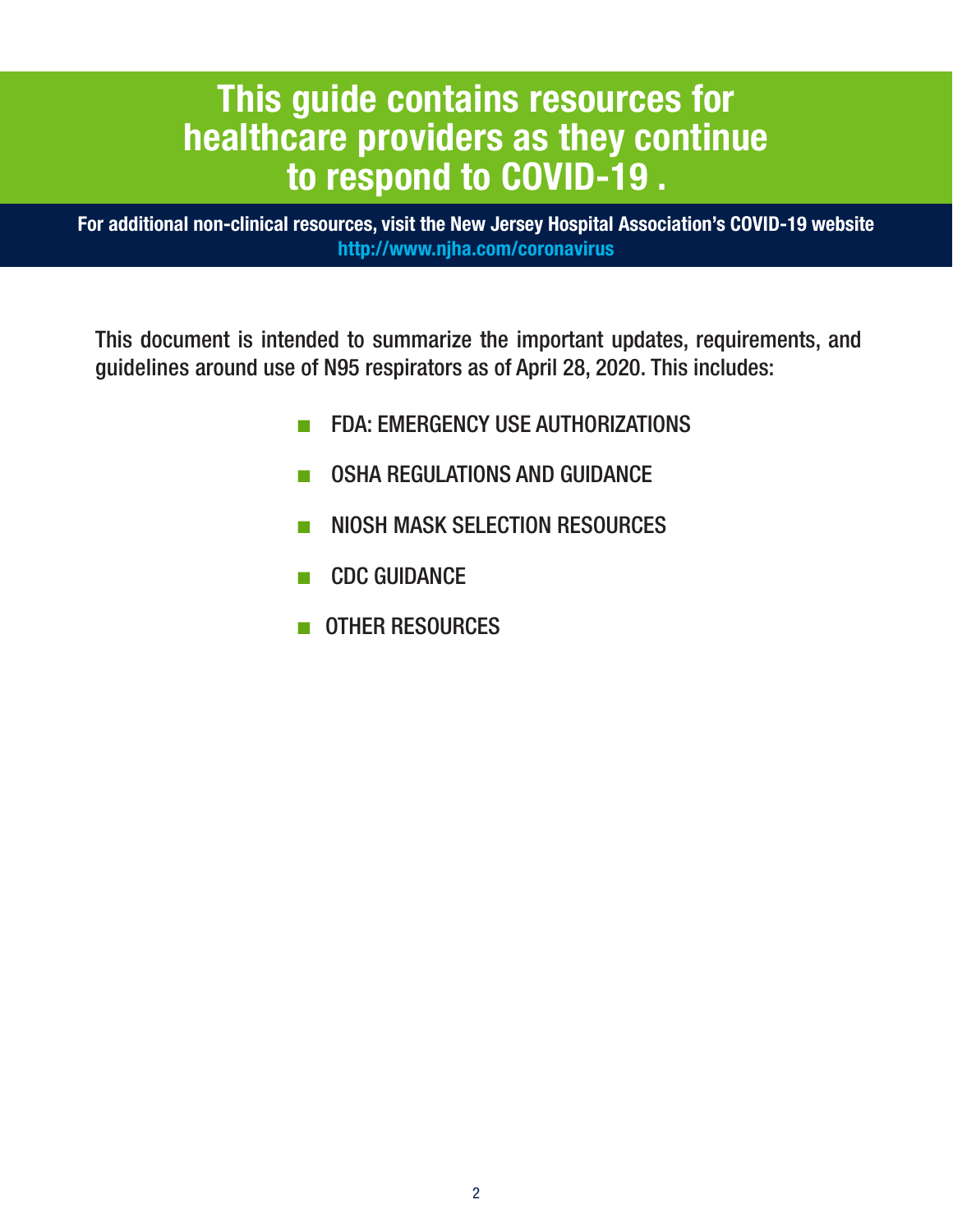# **FDA: Emergency Use Authorizations**

On the following dates, the FDA issued Emergency Use Authorizations (EUA) for the following PPE topics:

March 28, 2020:

**Imported, non-NIOSH-approved Disposable Filtering Facepiece Respirators**

March 28, 2020:

**NIOSH-Approved Air Purifying Respirators for Use in Health Care Settings During Response to the COVID-19 Public Health Emergency**

March 29, 2020: **Battelle Decontamination System**

April 3, 2020: **Non-NIOSH-Approved Disposable Filtering Facepiece Respirators Manufactured in China**

April 9, 2020: **STERIS Sterilization Systems for Decontamination of N95 Respirators**

April 9, 2020: **Face Shields**

April 11, 2020: **Advanced Sterilization Products (ASP) STERRAD Sterilization System**

April 15, 2020: **Stryker STERIZONE VP4 N95 Respirator Decontamination Cycle**

April 20, 2020: **Sterilucent, Inc. Sterilization System**

# **AAA**

## **CLICK HERE TO VIEW ALL FDA EUAS FOR PPE DURING THE COVID-19 PANDEMIC:**

**https://www.fda.gov/emergency-preparedness-and-response/mcm-legal-regulatoryand-policy-framework/emergency-use-authorization#covidppe**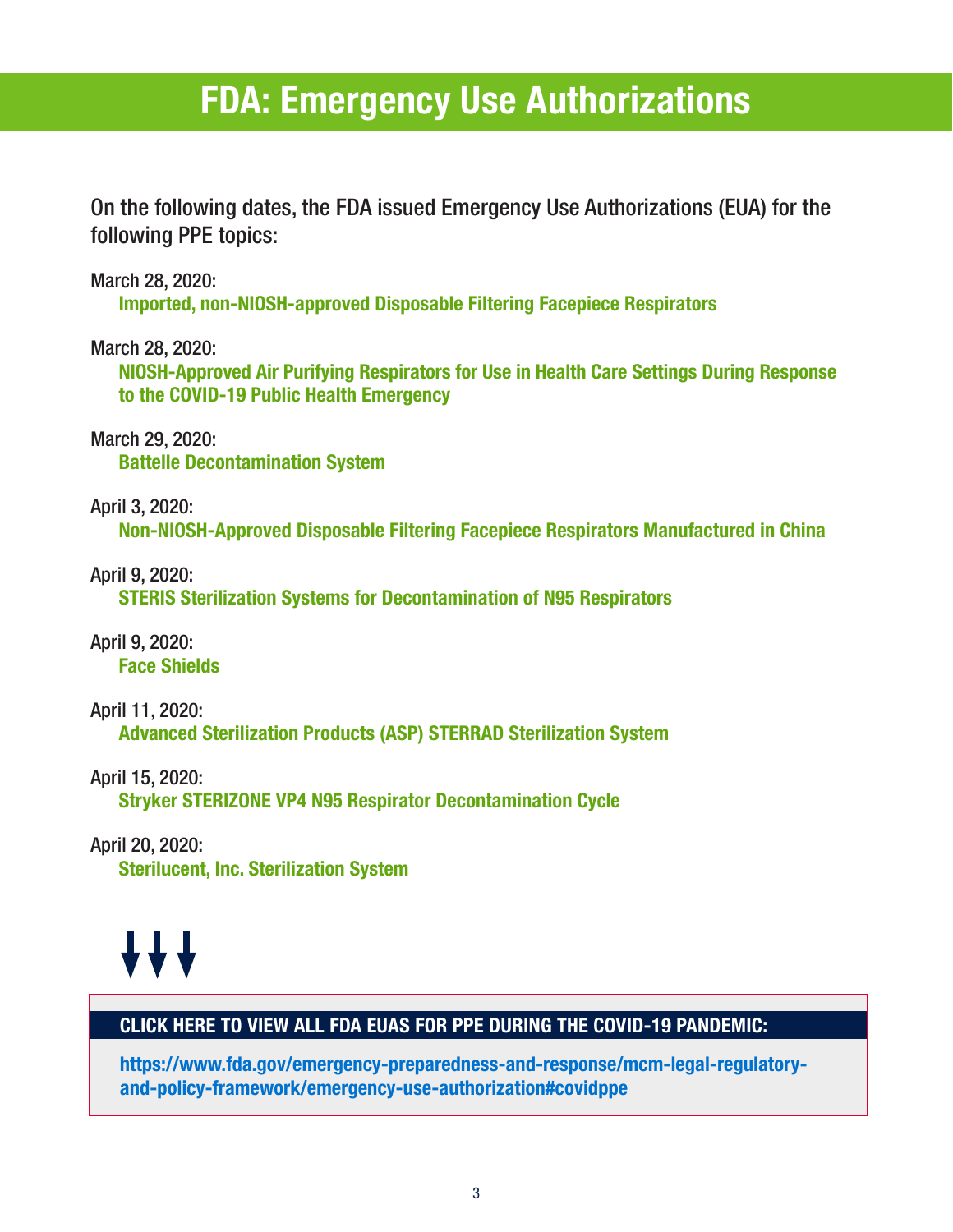# **OSHA Regulations and Guidance**

### **OSHA 29 CFR § 1910.134 Requirement for Personal Protective Equipment: Respiratory Protection**

These are the general requirements in a non-crisis time for healthcare organizations to follow to ensure respiratory protection for healthcare providers.

Link to full guidance: https://www.osha.gov/laws-regs/regulations/standardnumber/1910/1910.134

### **OSHA Temporary Enforcement Guidance Issued on March 14, 2020**

### SUBJECT

Temporary Enforcement Guidance - Healthcare Respiratory Protection Annual Fit-Testing for N95 Filtering Facepieces During the COVID-19 Outbreak

### KEY ISSUE ADDRESSED:

■ "Inform workers that the employer is temporarily suspending the annual fit testing of N95 filtering facepiece respirators to preserve and prioritize the supply of respirators for use in situations where they are required to be worn."- See guidance link for full details.

Link to full guidance:

https://www.osha.gov/memos/2020-03-14/temporary-enforcement-guidance-healthcare-respiratory-protection-annual-fit

### **OSHA Temporary Enforcement Guidance Issued April 3, 2020**

### **SUBJECT**

Enforcement Guidance for Respiratory Protection and the N95 Shortage Due to the Coronavirus Disease 2019 (COVID-19) Pandemic.

### KEY ISSUE ADDRESSED

- **Extended use or reuse of N95s:** "In the event extended use or reuse of N95 FFRs becomes necessary, the same worker is permitted to extend use of or reuse the respirator."- See guidance link for full details.
- **Use of expired N95s:** "In the event that N95s are not available and the employer has shown a good faith effort to acquire the respirators or to use alternative options, as outlined below, CSHOs should exercise enforcement discretion for the use of N95 FFRs beyond the manufacturer's recommended shelf life, including surgical N95s."- See guidance link for full details.
	- **For HCP:** "Expired N95s generally must not be used when HCP perform surgical procedures on patients infected with, or potentially infected with, SARS-CoV-2, or perform or are present for procedures expected to generate aerosols or procedures where respiratory secretions are likely to be poorly controlled." – See guidance link for full details.

#### Link to full guidance:

https://www.osha.gov/memos/2020-04-03/enforcement-guidance-respiratory-protection-and-n95-shortage-due-coronavirus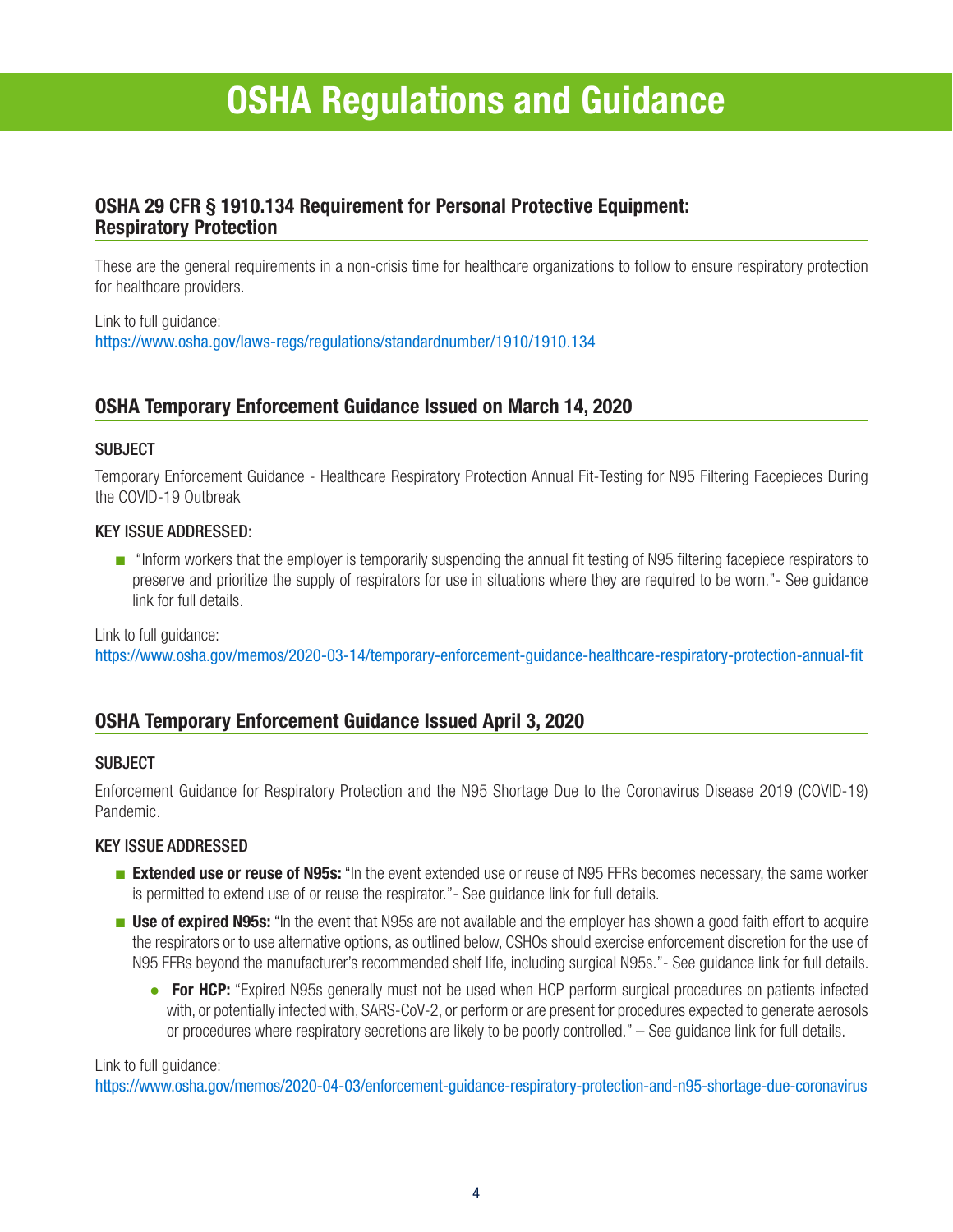### **OSHA Temporary Enforcement Guidance Issued April 3, 2020**

### **SUBJECT**

Enforcement Guidance for Use of Respiratory Protection Equipment Certified under Standards of Other Countries or Jurisdictions During the Coronavirus Disease 2019 (COVID-19) Pandemic

### KEY ISSUE ADDRESSED

- **Non-US-manufactured/certified N95s:** "Employers may consider using respirators and filters certified under standards of other countries or jurisdictions." *– See guidance link for full details.*
	- **For HCP:** When HCP perform surgical procedures on patients infected with, or potentially infected with, SARS-CoV-2 or perform or are present for procedures expected to generate aerosols or procedures where respiratory secretions are likely to be poorly controlled (e.g., cardiopulmonary resuscitation, intubation, extubation, bronchoscopy, nebulizer therapy, sputum induction);
		- **o** Respiratory protection equipment certified exclusively in accordance with standards of the People's Republic of China and manufactured by companies that are not NIOSH-approval holders must not be used unless the only feasible alternative is a facemask or improvised nose/mouth cover;
	- In accordance with CDC quidance for optimizing the supply of respirators, employers should prioritize the use of N95 respirators by activity type. When HCP perform or are present for aerosol-generating procedures or procedures where respiratory secretions are likely to be poorly controlled, use respirators (including N95 FFRs; other FFRs; non-disposable, elastomeric respirators; and powered, air-purifying respirators (PAPRs)) that are still within their manufacturer's recommended shelf life, if available, before using respirators that are beyond their manufacturer's recommended shelf life. *– See guidance link for full details.*

### Link to full guidance:

https://www.osha.gov/memos/2020-04-03/enforcement-guidance-use-respiratory-protection-equipment-certified-under

### **OSHA Temporary Enforcement Guidance Issued April 8, 2020**

### **SUBJECT**

Expanded Temporary Enforcement Guidance on Respiratory Protection Fit-Testing for N95 Filtering Facepieces in All Industries During the Coronavirus Disease 2019 (COVID-19) Pandemic

### KEY ISSUES ADDRESSED

- Memorandum to Compliance Safety and Health Officers for enforcing annual fit-testing requirements of the Respiratory Protection standard, 29 CFR § 1910.134(f)(2), with regard to supply shortages of N95s or other filtering facepiece respirators (FFRs) due to the coronavirus disease 2019 (COVID-19) pandemic. Earlier guidance released March 14 for healthcare providers now applies to all workplaces covered by OSHA where there is required use of respirators. This memorandum will take effect immediately and remain in effect until further notice. This guidance is intended to be time-limited to the current public health crisis.
- Further, given additional concerns regarding a shortage of fit-testing kits and test solutions (e.g., Bitrex™, isoamyl acetate), employers are further encouraged to take necessary steps to prioritize use of fit-testing equipment to protect employees who must use respirators for high-hazard procedures.

Link to full guidance:

https://www.osha.gov/memos/2020-04-08/expanded-temporary-enforcement-guidance-respiratory-protection-fittesting-n95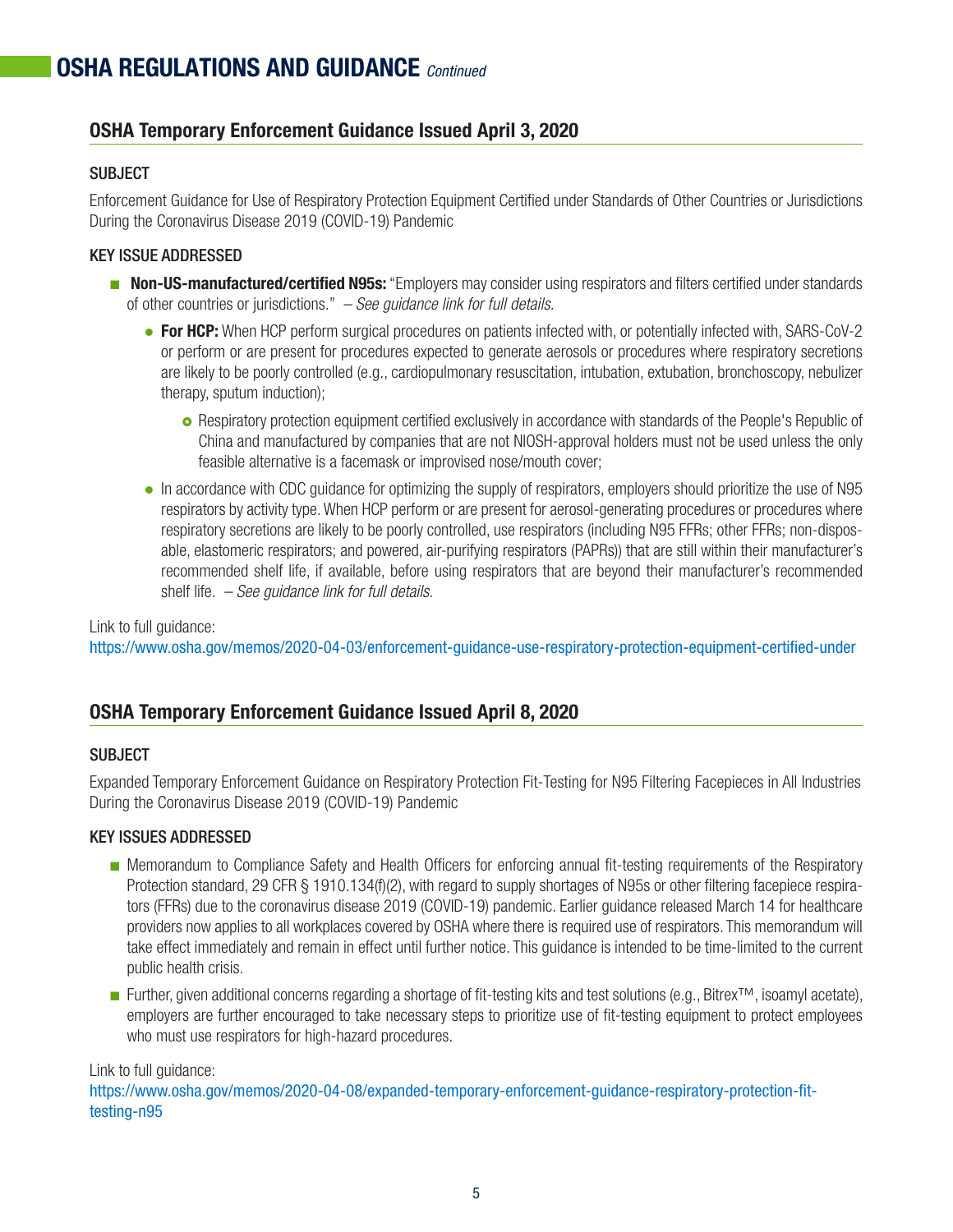### **OSHA Temporary Enforcement Guidance Issued April 24, 2020**

### **SUBJECT**

Enforcement Guidance on Decontamination of Filtering Facepiece Respirators in Healthcare During the Coronavirus Disease 2019 (COVID-19) Pandemic

### KEY ISSUE ADDRESSED

- This memorandum provides interim guidance to Compliance Safety and Health Officers (CSHOs) for enforcing the Respiratory Protection standard, 29 CFR § 1910.134, with regard to the reuse of filtering facepiece respirators (FFRs) that have been decontaminated through certain methods.
- All employers whose employees are required to use or are permitted voluntary use of respiratory protection must continue to manage their respiratory protection programs (RPPs) in accordance with the OSHA respirator standard, and should pay close attention to shortages of FFRs during the COVID-19 pandemic.
- Due to the impact on workplace conditions caused by limited supplies of FFRs, employers should reassess their engineering controls, work practices and administrative controls to identify any changes they can make to decrease the need for respirators.
- If respiratory protection must be used, and acceptable alternatives are not available for use in accordance with OSHA's previous COVID-19 enforcement memoranda, NIOSH has identified limited available research that suggests the following methods offer the most promise for decontaminating FFRs:
	- Vaporous hydrogen peroxide;[9]
	- Ultraviolet germicidal irradiation; and/or
	- $\bullet$  Moist heat (e.g., using water heated in an oven).

If such methods are not available, the above-referenced NIOSH-evaluated research showed the following methods could also be suitable decontamination options:

- Microwave-generated steam; and/or
- Liquid hydrogen peroxide

Based on the above-referenced NIOSH-evaluated research, employers should not use the following methods unless objective data that sufficiently demonstrate the safety and effectiveness of such methods become available:

- $\bullet$  Autoclaving
- Dry heat
- $\bullet$  Isopropyl alcohol
- $\bullet$  Soap
- $\bullet$  Dry microwave irradiation
- Chlorine bleach; and/or Disinfectant wipes, regardless of impregnation (i.e., chemical saturation), and/or
- Ethylene oxide (EtO)

### All employers should:

- Make a good-faith effort to provide and ensure workers use the most appropriate respiratory protection available for the hazards against which workers need to be protected. Efforts should be consistent with flexibilities outlined in OSHA's previous COVID-19 enforcement memoranda.
- When respirators must be decontaminated to facilitate their reuse in ways consistent with OSHA's previous COVID-19 enforcement memoranda and the U.S. Centers for Disease Control and Prevention (CDC) Strategies for Optimizing the Supply of N95 Respirators, ensure that decontamination is accomplished according to the methods described above and detailed in CDC's Decontamination and Reuse of Filtering Facepiece Respirators using Contingency and Crisis Capacity Strategies.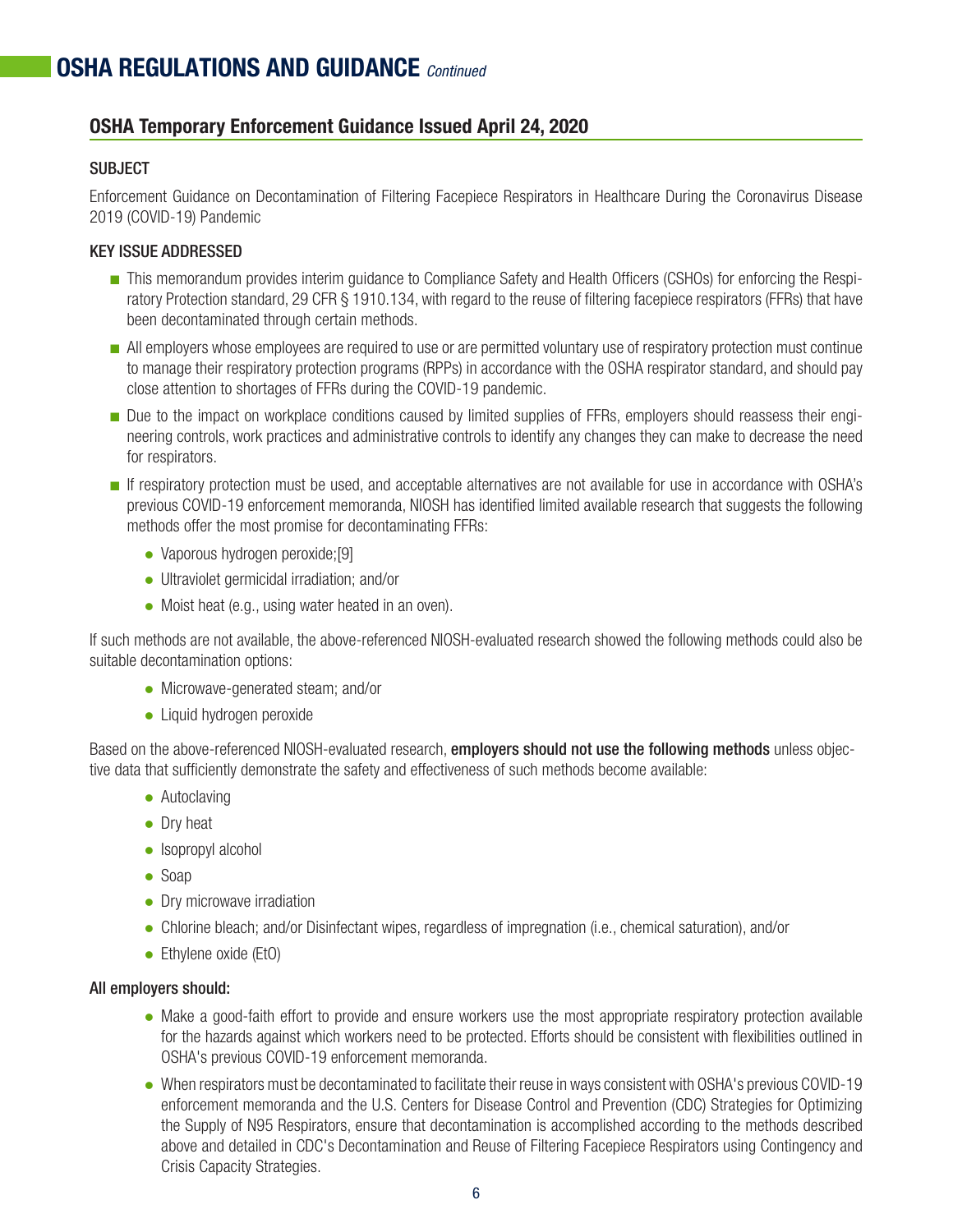# **OSHA REGULATIONS AND GUIDANCE** *Continued*

- Ensure users perform a user seal check each time they don a respirator. Employers should not permit use of a respirator on which the user cannot perform a successful user seal check. See 29 CFR § 1910.134, Appendix B-1, [User Seal Check Procedures.](https://www.osha.gov/laws-regs/regulations/standardnumber/1910/1910.134AppB1)
- Train employees to follow appropriate precautionary measures prior to using a decontaminated filtering facepiece respirator (FFR). See www.cdc.gov/coronavirus/2019- ncov/hcp/ppe-strategy/decontamination-reuse-respirators.html.
- Train employees using decontaminated respirators to understand that if the structural and functional integrity of any part of the respirator is compromised, it should not be used by that individual as respiratory protection. The inability to achieve a successful user seal check could be an indicator that the integrity of the respirator is compromised.
- Visually inspect, or ensure that workers visually inspect, the FFRs to determine if the structural and functional integrity of the respirator has been compromised. Over time or as a result of the decontamination process, components such as the straps, nose bridge, and nose foam material may degrade, which can affect the quality of the fit and seal.
- [Train employees on the procedures for the sequence of donning/doffing to prevent selfcontamination. See](https://www.cdc.gov/niosh/npptl/pdfs/PPE-Sequence-508.pdf) www.cdc. gov/niosh/npptl/pdfs/PPE-Sequence-508.pdf.
- If no manufacturer or third-party quidance or procedures are available to support the specific decontamination method(s) employed, avoid the use of decontaminated FFRs when healthcare personnel perform surgical procedures on patients infected with, or potentially infected with, SARS-CoV-2 or perform or are present for procedures expected to generate aerosols or procedures where respiratory secretions are likely to be poorly controlled (e.g., cardiopulmonary resuscitation, intubation, extubation, bronchoscopy, nebulizer therapy, sputum induction). If decontamination methods degrade FFR performance, including filtration and fit, or otherwise affect structural integrity, the decontaminated FFR may not provide the level of protection needed or expected during aerosol-generating procedures.

Link to full guidance: [https://www.osha.gov/memos/2020-04-24/enforcement-guidancedecontamination-filtering-facepiece-respirators-healthcare](https://www.osha.gov/memos/2020-04-24/enforcement-guidance-decontamination-filtering-facepiece-respirators-healthcare)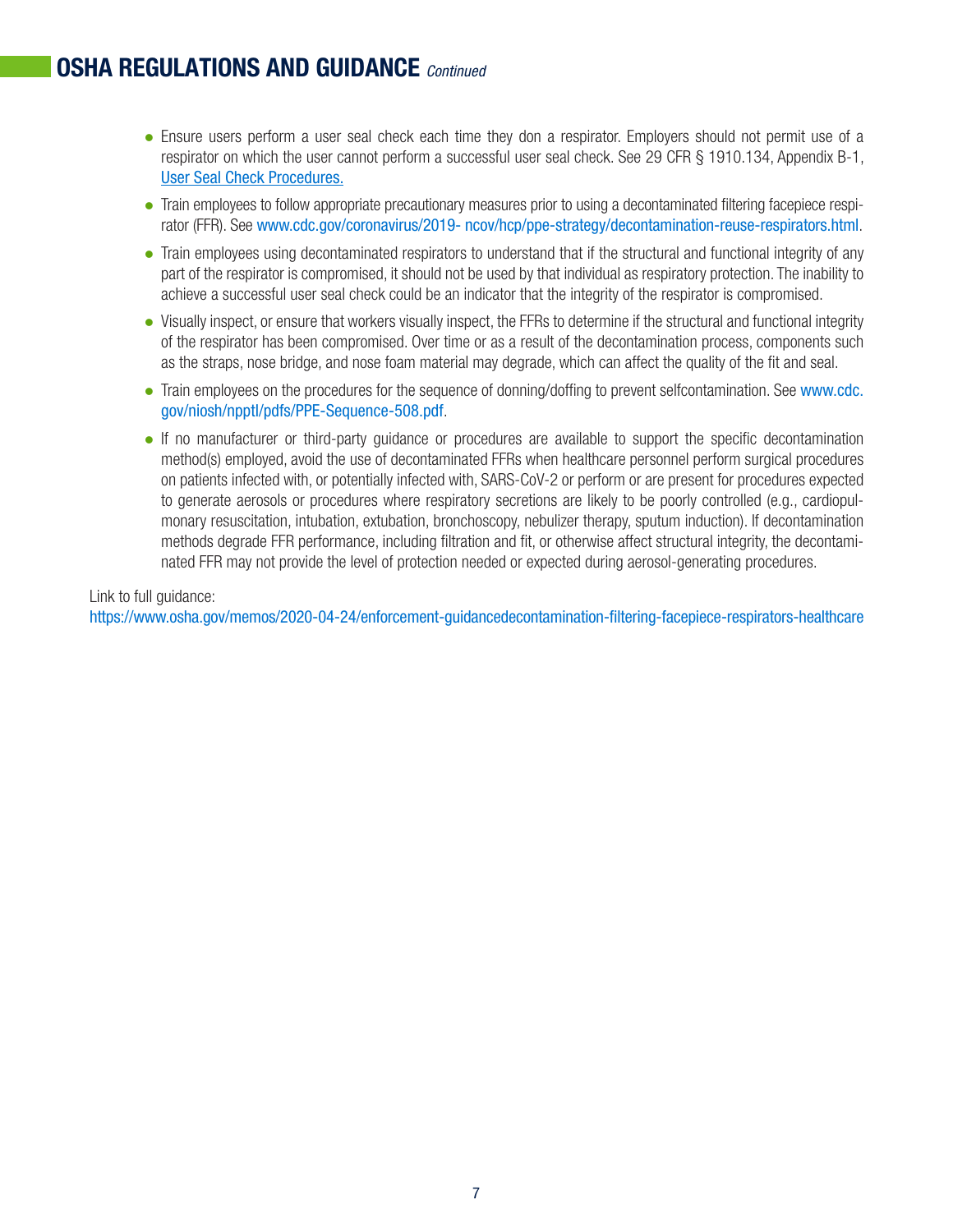# **NIOSH Mask Selection Resources**

### **NIOSH-Approved N95 Particulate Filtering Facepiece Respirators**

https://www.cdc.gov/niosh/npptl/topics/respirators/disp\_part/default.html

### **NIOSH Counterfeit Respirators / Misrepresentation of NIOSH Approval**

https://www.cdc.gov/niosh/npptl/usernotices/counterfeitResp.html

### **Personal Protective Equipment FAQs including questions about N95 masks**

### Key FAQ: **How can I tell if a respirator is NIOSH approved?**

The [NIOSH approval number and approval label](https://www.cdc.gov/niosh/npptl/topics/respirators/disp_part/respsource1quest2.html) are key to identifying NIOSH-approved respirators. The NIOSH approval label can be found on or within the packaging of the respirator or sometimes on the respirator itself. The required labeling of NIOSH-[Approved N95 filtering facepiece respirators pdf icon](https://www.cdc.gov/niosh/npptl/pdfs/N95-Infographic-Mask-Labeling-508.pdf) includes the NIOSH name, the approval number, filter designations, lot number, and model number to be printed on the respirator. You can verify that your respirator approvals are valid by checking the [NIOSH Certified Equipment List \(CEL\)](https://www.cdc.gov/niosh/npptl/topics/respirators/cel/default.html).

### Key FAQ: **How do I know if a respirator is falsely advertising NIOSH approval?**

When NIOSH becomes aware of counterfeit respirators or those misrepresenting NIOSH approval on the market, these respirators are posted on the [Counterfeit Respirators / Misrepresentation of NIOSH-Approval](https://www.cdc.gov/niosh/npptl/usernotices/counterfeitResp.html) webpage to alert users, purchasers, and manufacture.

#### Link for full FAQ: <https://www.cdc.gov/coronavirus/2019-ncov/hcp/respirator-use-faq.html>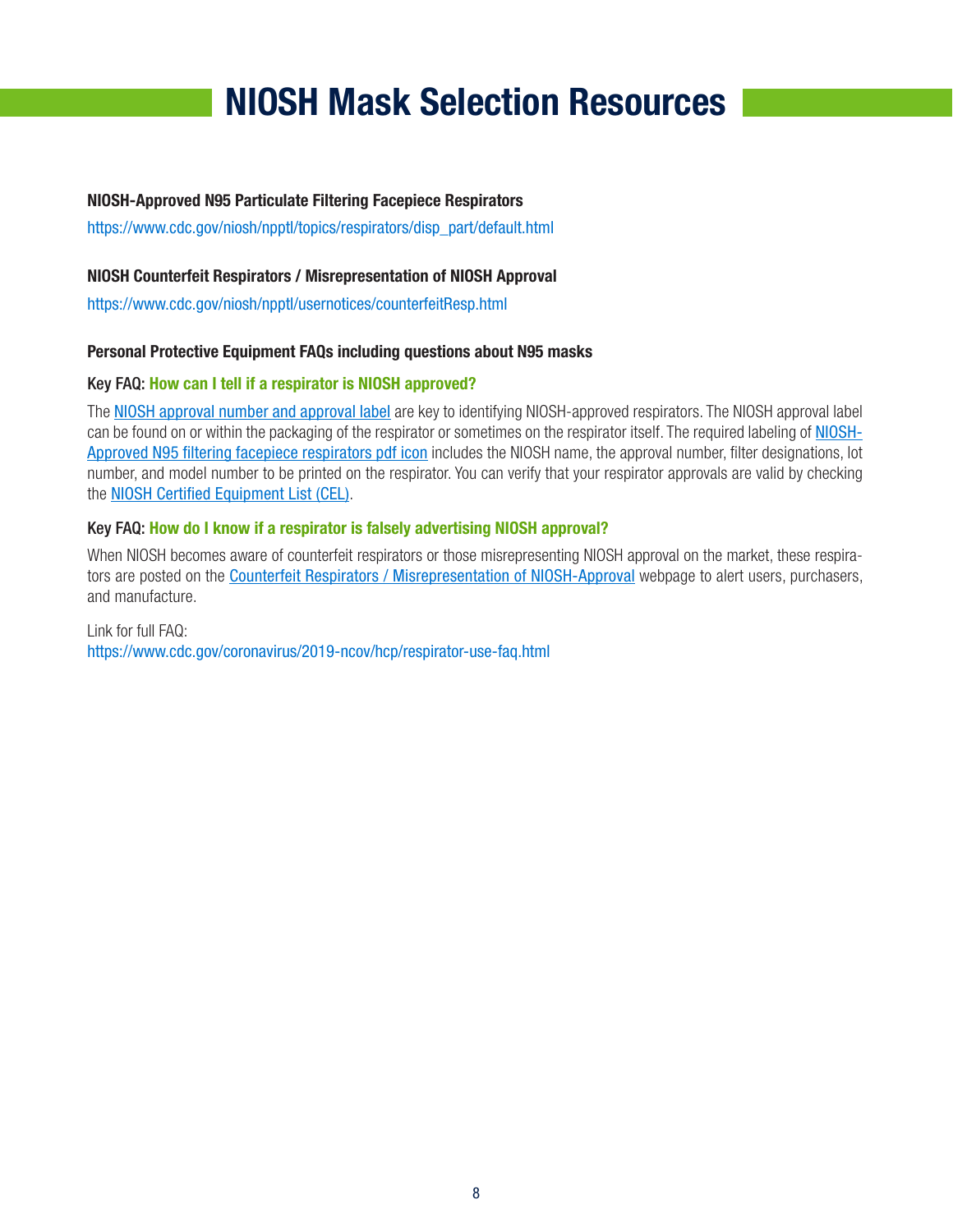# **CDC guidance**

### **CDC Guidance: Summary List for Healthcare Facilities: Strategies for Optimizing the Supply of N95 Respirators during the COVID-19 Response**

Link to full guidance: https://www.cdc.gov/coronavirus/2019-ncov/hcp/checklist-n95-strategy.html

### **CDC Guidance: Considerations for Release of Stockpiled N95 Filtering Facepiece Respirators Beyond the Manufacturer-Designated Shelf Life: Considerations for the COVID-19 Response**  (Updated April 16, 2020)

Link to full guidance: https://www.cdc.gov/coronavirus/2019-ncov/hcp/release-stockpiled-N95.html

## **CDC Guidance: Decontamination and Reuse of Filtering Facepiece Respirators**  (updated April 1, 2020)

Disposable filtering facepiece respirators (FFRs) are not approved for routine decontamination and reuse as standard of care. However, FFR decontamination and reuse may need to be considered as a crisis capacity strategy to ensure continued availability. Based on the limited research available, ultraviolet germicidal irradiation, vaporous hydrogen peroxide, and moist heat showed the most promise as potential methods to decontaminate FFRs. This document summarizes research about decontamination of FFRs before reuse.

### KEY ISSUE ADDRESSED:

The healthcare worker will wear one respirator each day and store it in a breathable paper bag at the end of each shift. The order of FFR use should be repeated with a minimum of five days between each FFR use. This will result in each worker requiring a minimum of five FFRs, providing that they put on, take off, care for them, and store them properly each day. Healthcare workers should treat the FFRs as though they are still contaminated and follow the precautions outlined in our reuse recommendations. If supplies are even more constrained and five respirators are not available for each worker who needs them, FFR decontamination may be necessary.

At present, FFRs are considered one time use and there are no manufacturer-authorized methods for FFR decontamination prior to reuse. On March 28, 2020, FDA issued an Emergency Use Authorization (EUA) permitting the **Battelle Decontamination** System at Battelle Memorial Institute to be authorized for use in decontaminating "compatible N95 respirators.

Decontamination might cause poorer fit, filtration efficiency, and breathability of disposable FFRs as a result of changes to the filtering material, straps, nose bridge material, or strap attachments of the FFR. CDC and NIOSH do not recommend that FFRs be decontaminated and then reused as standard care. This practice would be inconsistent with their approved use, but we understand in times of crisis, this option may need to be considered when FFR shortages exist.

### Link to full guidance:

https://www.cdc.gov/coronavirus/2019-ncov/hcp/ppe-strategy/decontamination-reuse-respirators.html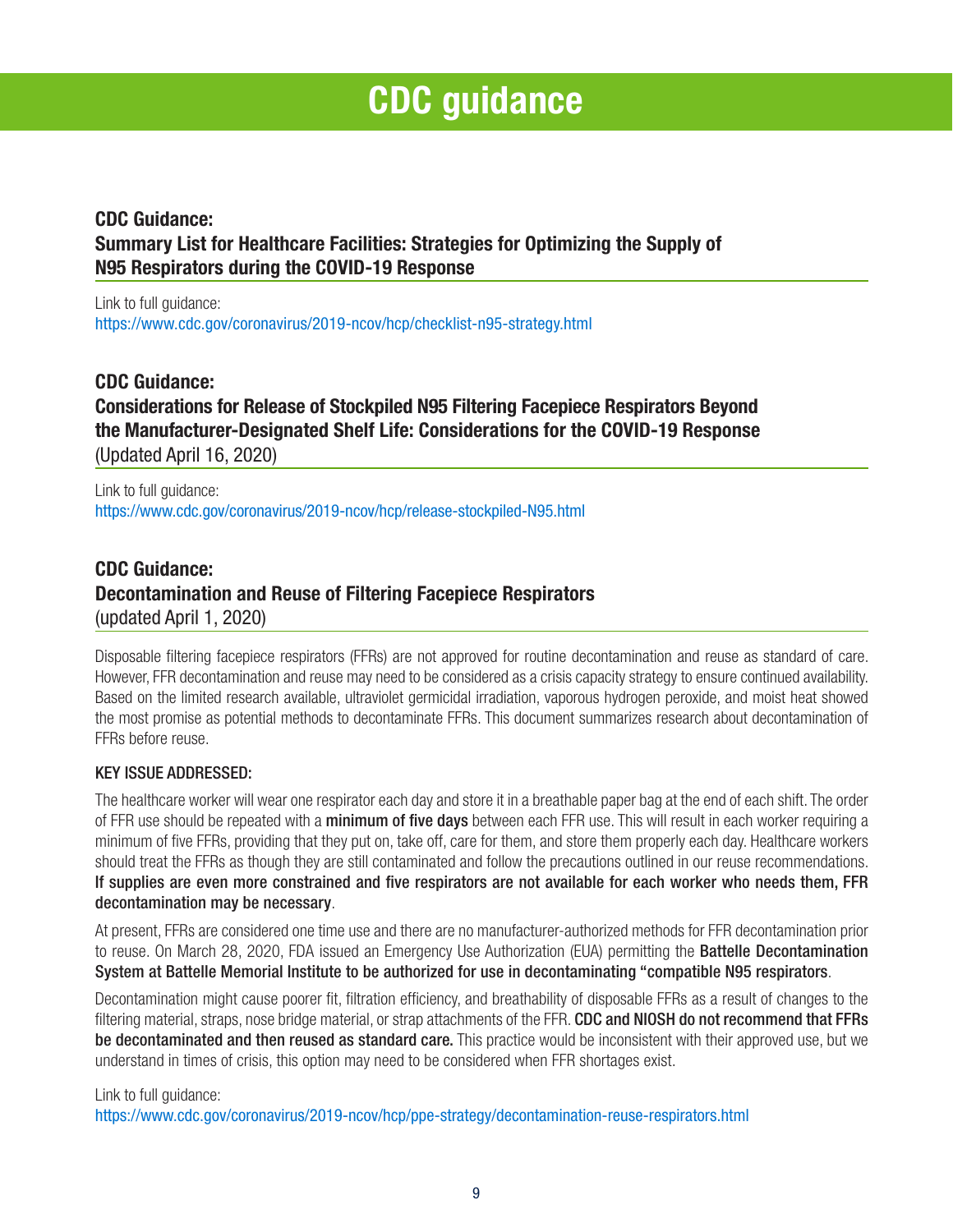### **CDC Guidance: Elastomeric Respirators: Strategies During Conventional and Surge Demand Situations**

### KEY ISSUE ADDRESSED:

- Elastomeric respirators, such as half facepiece or full facepiece tight-fitting respirators where the facepieces are made of synthetic or natural rubber material, can be repeatedly used, cleaned, disinfected, stored, and re-used. They are available as alternatives to disposable half mask filtering facepiece respirators (FFRs), such as N95 FFRs, for augmenting the total supply of respirators available for use by HCP. While elastomeric respirators are not cleared by FDA for fluid resistance, based on their NIOSH approval, they can provide at least equivalent protection to N95 FFRs.
- Some types of elastomeric respirators can offer higher assigned protection factors (APFs) than N95 FFRs. They are equipped with replaceable filter cartridges or flexible, disc or pancake-style filters, which are not housed in a cartridge body. All elastomeric respirators equipped with the proper air-purification filters, cartridges, or canisters would also have utility in this application. Elastomerics may also have sealing surfaces and adjustable straps that accommodate a better fit.
- This guidance describes options for deploying air-purifying reusable elastomeric particulate respirators to provide respiratory protection to healthcare practitioners (HCP) when supplies of N95 filtering facepiece respirators (FFRs), including surgical N95s, are limited or not available.

Link to full guidance: [https://www.cdc.gov/coronavirus/2019-ncov/hcp/elastomericrespirators-strategy/index.html](https://www.cdc.gov/coronavirus/2019-ncov/hcp/elastomeric-respirators-strategy/index.html)

### **CDC Guidance: Considerations for Optimizing the Supply of Powered Air-Purifying Respirators (PAPRs)**

### KEY ISSUE ADDRESSED:

- NIOSH-approved respirators are available in many types, models, and sizes from many manufacturers for a wide variety of uses in many occupational settings. The most common types of respirators in healthcare are N95 filtering facepiece respirators (FFRs), surgical N95 FFRs, and PAPRs. Of these three options, many healthcare practitioners are the least familiar with PAPRs.
- A PAPR is an air-purifying respirator that uses a blower to force air through filter cartridges or canisters and into the breathing zone of the wearer. This process creates an air flow inside either a tight-fitting facepiece or loose-fitting hood or helmet, providing a higher assigned protection factor (APF) than the reusable elastomeric non-powered air-purifying half facepiece (half mask) or N95 FFRs. A PAPR can be used for protection during healthcare procedures in which HCP are exposed to greater risks of aerosolized pathogens causing acute respiratory infections.
- CDC has published recommendations for HCP respiratory protection and of commonly used NIOSH-approved, FDAcleared, single-use filtering facepiece N95 surgical respirators. Properly fitted FFR and half facepiece reusable elastomeric respirators are expected to reduce exposures to one-tenth of the concentration that is in the air, based on OSHA's APF of 10 for these respirator types. All PAPR APFs exceed the APF of 10 for N95 FFR or elastomeric half facepiece respirators
- This guidance describes considerations for the use of powered air-purifying respirators (PAPRs) to provide respiratory protection to healthcare practitioners (HCP) as a component of a formally developed and implemented written respiratory protection program. It addresses conventional, contingency, and crisis surge PAPR use and maintenance practices.

### Link to full guidance:

[https://www.cdc.gov/coronavirus/2019-ncov/hcp/ppe-strategy/poweredair-purifying-respirators-strategy.html](https://www.cdc.gov/coronavirus/2019-ncov/hcp/ppe-strategy/powered-air-purifying-respirators-strategy.html)